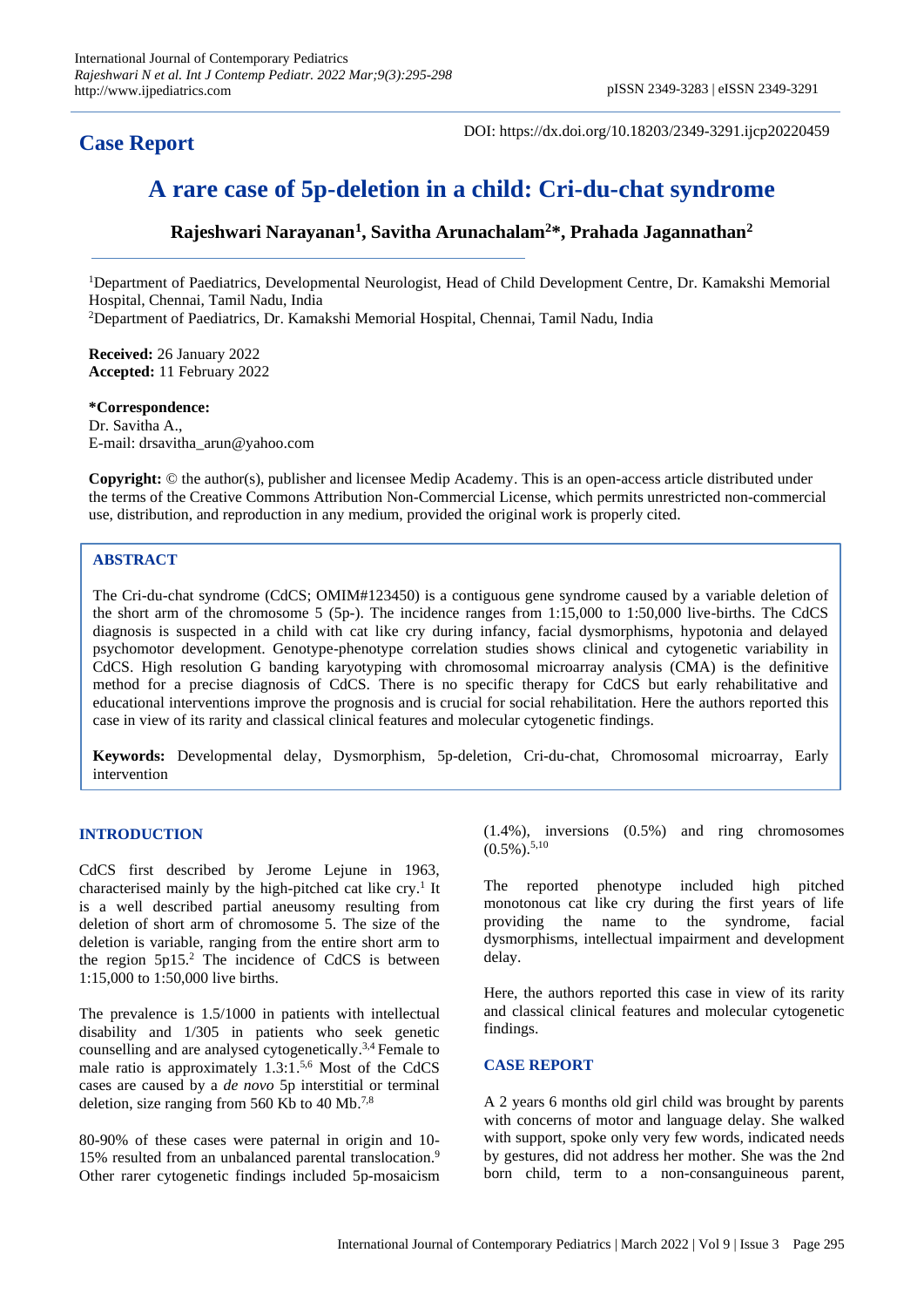spontaneous conception, delivered by caesarean section. She cried immediately after birth. Her birth weight was 2.020 kgs. Neonatal period was uneventful. Maternal age was 33 years, paternal age was 34 years respectively at the time of conception. Mother had hypothyroidism during pregnancy. History of excessive crying during infancy was present. She attained head control only at 6 months. At present she was able to sit without support, rose to standing position with support, walked with support, spoke bisyllables, indicated her needs by gestures. No history of seizures. Family history of speech delay and seizure disorder was present in elder sibling.



# **Figure 1: Enlarged view of chromosome 5 depicting location and extent of 5p-deletion (in red).**

On examination, she was fidgety, hyperactive, had ill sustained eye contact, reached for objects with both the hands, responded to name, localised sound. She had no pointing and lacked joint attention. She waved bye-bye and shook hands with examiner.

Physical examination revealed microcephaly, strabismus, hypertelorism, broad nasal bridge, hypotonia, flexible joints. Weight, height and head circumference were less than 3rd centile according to WHO charts.

Her motor age was 12 months and language age was 12- 15 months. Her M CHAT total score was 8, critical score was 3. Neurological examination revealed hypotonia, normal deep tendon reflexes, normal spine and no focal neurological deficits. Her head circumference was 43 cms. There were no neurocutaneous markers. There was no tongue tie. Other systemic examination was normal. Cardiac evaluation was normal. Ophthalmological evaluation revealed mixed astigmatism.



#### **Figure 2: Karyoview of chromosomal microarray showing 5p terminal deletion in chromosome 5.**

Her OAE and thyroid function test was normal. BERA showed bilateral peripheral auditory pathway defect, hearing threshold was 40 dB bilaterally. MRI showed right occipital gliosis. Parents were phenotypically normal.

In view of dysmorphic features, global developmental delay, hypotonia, mild hearing impairment, we suggested chromosomal microarray analysis for the child. CMA analysis showed a deletion spanning 27,921kbp (~27.9 MB) on chromosome 5,arr[GRCh37] 5p15.33p14.1  $(113577 \quad 28034230)x1$ . According to ACMG guidelines the deletion is classified as pathogenic corresponding to Cri-du-chat syndrome.Number of genes involved in the deletion was 150. CMA was performed using Affymetrix CytoScan Optima microarray. DNA was isolated from the provided sample using a commercial kit that worked on silica-membrane-based DNA purification. Genome version used was Hg 19 for the ChAS and the DGV database was used for analysis.

As cytogenetic analysis by karyotype of both parents can provide more information on whether the copy number variation was inherited or *de novo*, karyotyping for the parents was recommended to check if the parents were carriers for chromosomal rearrangement such as a balanced translocation. In the event of either parent being a translocation carrier, prenatal diagnosis will have to be performed in the subsequent pregnancy.

The child was undergoing physiotherapy, occupational therapy behaviour therapy, speech and communication therapy and was under regular follow up in our child development centre.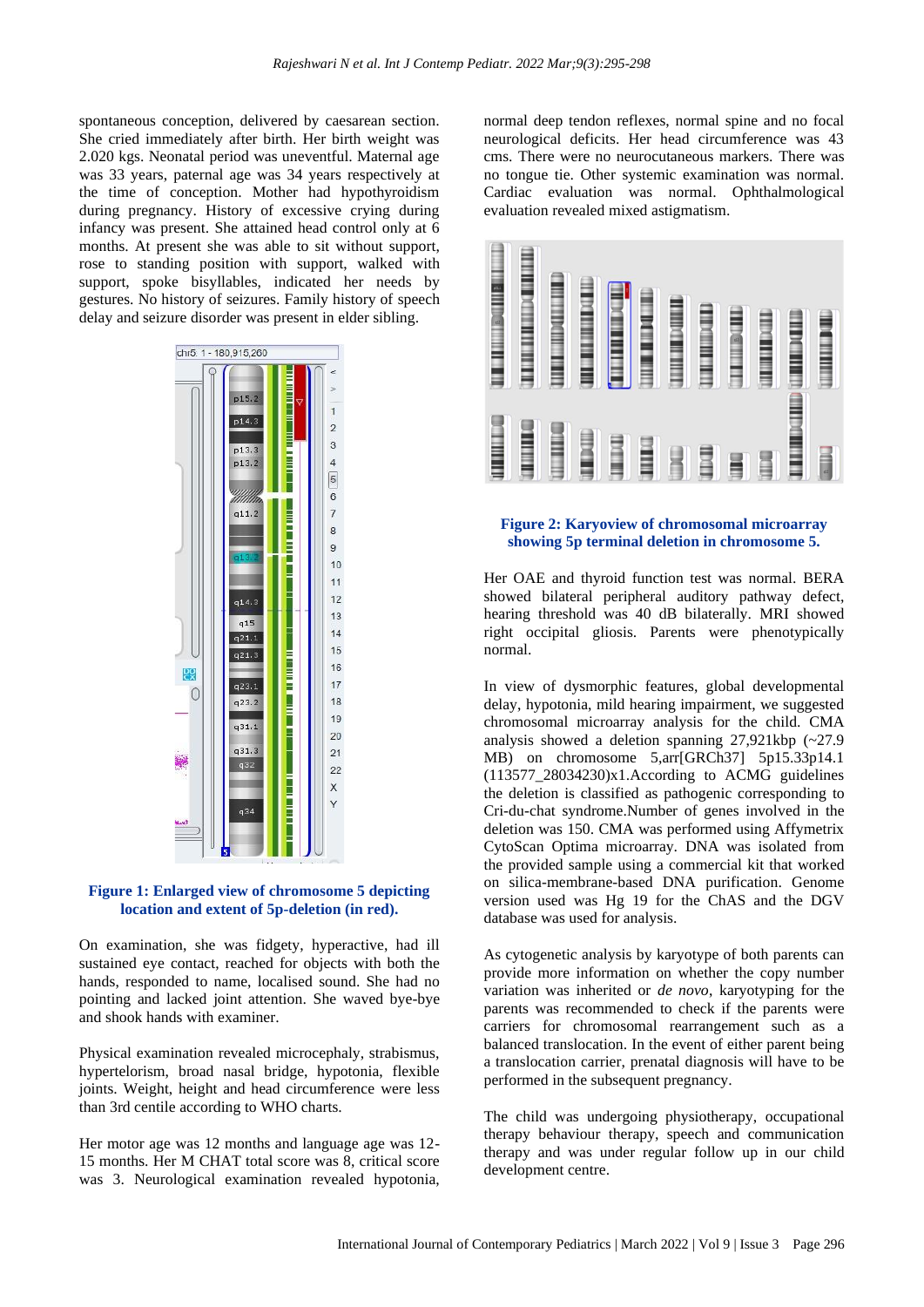## **DISCUSSION**

CdCS (OMIM#123450) is a well-described partial aneusomy, resulting from deletions on the short arm of chromosome 5.<sup>3</sup>

Children with CdCS usually exhibited low weight (mean weight 2614 g), microcephaly (mean head circumference 31.8 cm), micrognathia (96.7%), typical cry (95.9%), abnormal dermatoglyphics (transverse flexion creases) (92%), epicanthal folds (90.2%), large nasal bridge (87.2%), round face (83.5%), hypertelorism (81.4%), down-turned corners of the mouth (81.0%), downward slanting palpebral fissures (56.9%) and low-set ears  $(69.8\%)$ <sup>6</sup>

The condition may be associated with developmental and cognitive delays, poor spatial awareness, impairment in ambulation and poor sensorimotor skills. Other associated problems described included cardiovascular, renal, gastrointestinal, neurological abnormalities, preauricular tags, syndactyly, hypospadias and cryptorchidism. 6,11 Recent literatures showed that autistic behaviours were common in various genetic disorders.<sup>12</sup>

Partial aneusomy syndromes like CdCS resulted from abnormal gene dosage (haploinsufficiency) involving a large number of contiguous genes. Recent studies have associated some critical regions of 5p with the clinical features of this disorder including haplo insufficiency of 5p15.3 or cat-like cry and speech delay and haploinsufficiency of 5p15.2, for facial dysmorphism, microcephaly and severe intellectual disability.<sup>2,3</sup> Haploinsufficiency was when having a single functioning copy of a gene was not enough for normal function.<sup>5,13</sup>

In our patient, 150 genes were deleted in the 27.9 MB deletion. CTNND2, SEMA5A, TERT were the important genes lost in the deletion for the child.

The delta catenin (CTNND2) was mapped to 5p15.2. The delta catenin codes for a protein involved in cell motility and was expressed in early stages of neuronal development. Delta catenin deletion seemed to correlate with mental retardation in patients with terminal deletion in this area.<sup>14</sup>

Other genes that had been mapped to the CdCS critical region included the Semaphorin 5A (SEMA5 A) gene, which acted as a bifunctional cue, exerting both attractive and inhibitory effects on developing axons.<sup>15</sup>

Semaphorins were a large family of secreted and membrane-associated proteins necessary for wiring of the brain.<sup>15</sup>

Haploinsufficiency of the telomerase reverse transcriptase (hTERT) gene, localized to 5p15. could contribute to the heterogeneous phenotype of CdCS.<sup>33</sup> hTERT was the rate limiting component for the telomerase activity that was essential for telomere-length maintenance and sustained cell proliferation. 16

The phenotypic variability in CdCS was related to both the location and the extent of deletion that originated, located on the short arm of chromosome 5 (5p15).

Candidate genes such as TERT, MARCH6, CTNND2 and SLC6A3 were considered dose-sensitive or conditionally haploinsufficient. 5

Haploinsufficiency of the genes mentioned above had been implicated in telomere maintenance dysfunction, cat-like cry, intellectual disability and attentiondeficit/hyperactivity disorder, respectively. 17-19

Thiago et al explored the interaction network of the proteins encoded in the critical region associated with CdCS by combining cytogenomic data and systems biology tools.<sup>20</sup> This study identified and demonstrated the biological processes involving genes previously found to be associated with CdCs such as TERT, SLC6A3 and CTDNND2. Furthermore, through analysis of the protein interaction network, other possible candidate proteins, including CCT5, TPPP, MED10, ADCY2, MTRR, CEP72, NDUFS6 and MRPL36 were identified with potential contributions to the phenotypes observed in CdCS. These candidate genes were also identified amongst the 150 genes deleted in our proband discussed.

#### *Recurrence risk*

The risk of recurrence was minimal in cases with *de novo* deletion. However, the possibility of gonadal mosaicism in one of the parents cannot be ignored. The probability was higher and became more important in familial balanced translocation cases that included the 5p fragment.

Recurrence risk was reported to be 15-25% in cases with a parental translocation. Parental karyotype abnormalities resulting in the CdCS occurred fairly frequently and cytogenetic studies of parents should be routinely advised for every affected child in order to prevent recurrence in future pregnancies.

Cerruti et al showed the risk of progeny with unbalanced chromosomal alterations ranges between 8.7% and 18.8% and that it was similar in carriers in both sexes.<sup>6</sup>

A correct diagnosis paves way for early intervention which plays a critical role in improving outcome which is important as CdCS was not associated with reduced life span. Affected patients have been reported to survive more than 50 years from the study on series of five cases from Vellore. $^{21}$ 

Early intervention followed by consistent behavioral and physical therapy helped these children reach their highest potential. Good home environment, special schooling and